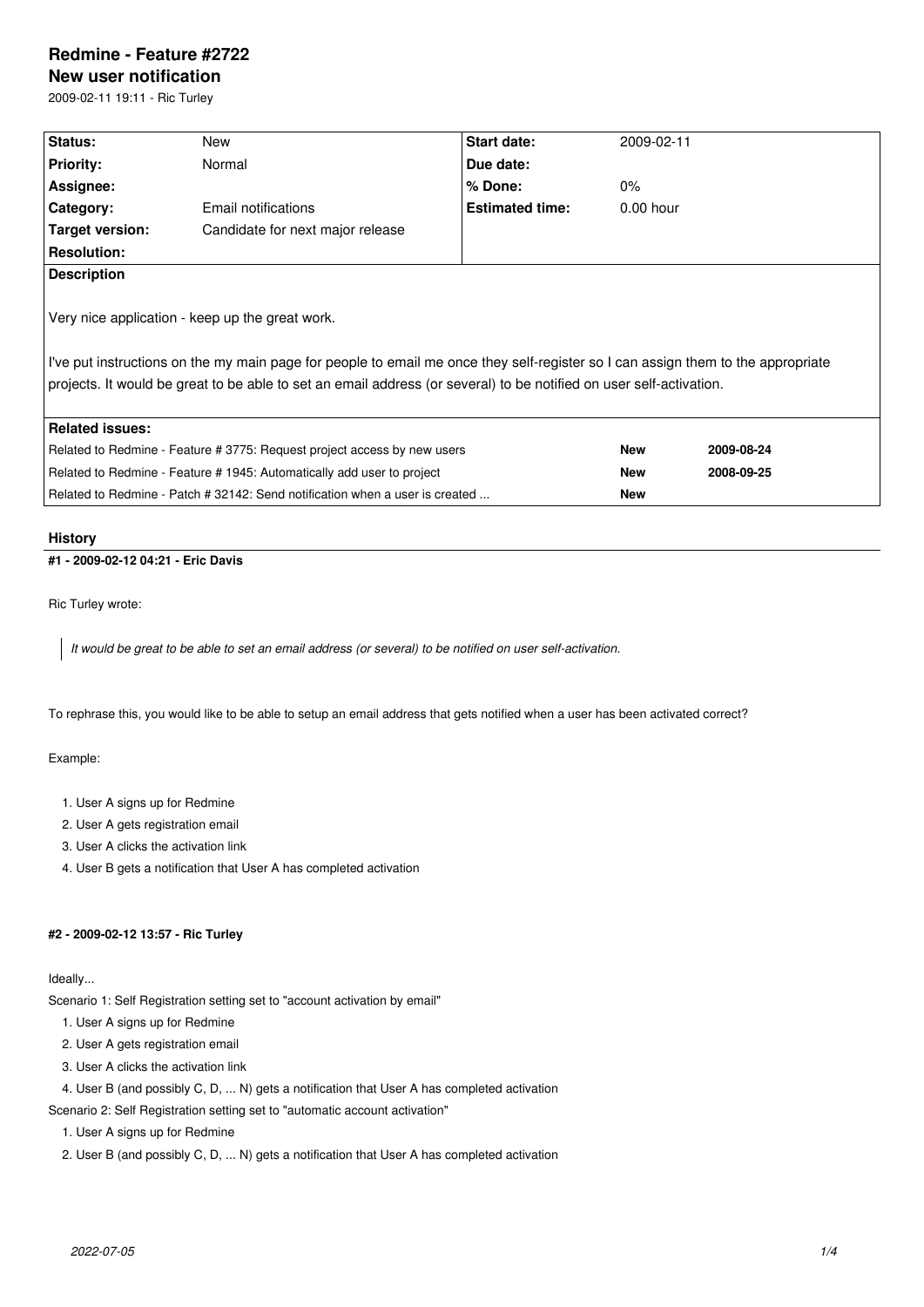# **#3 - 2009-02-12 19:16 - Eric Davis**

*- Category set to Email notifications*

# **#4 - 2009-11-28 14:46 - Jean-Philippe Lang**

*- Target version set to 1.0.0 (RC)*

#### **#5 - 2010-01-19 18:14 - Paulo Santos**

Related to #3775...

# **#6 - 2010-06-15 00:41 - Eric Davis**

*- Target version deleted (1.0.0 (RC))*

Removing from 1.0. This hasn't been completed and 1.0 is feature frozen.

# **#7 - 2011-02-02 14:37 - Arno Schoenmakers**

Hi,

this is exactly the feature I'm looking for in our installation. Will this be added any time soon..?

# **#8 - 2011-02-07 12:11 - Terence Mill**

+1

Very useful for us!

# **#9 - 2013-03-06 07:38 - Aidin Abedi**

 $+1$ 

**#10 - 2014-01-11 00:12 - Jean-Baptiste Martin**

+1

```
#11 - 2014-09-11 12:21 - Renzo Dani
```
+1

#### **#12 - 2014-09-12 06:44 - Michael Esemplare**

I wouldn't mind creating a patch that would:

- Create an option in either Settings->Authentication or Settings->Email notifications to "Notify Administrators of new account activation"

```
 - Email administrators when a new account is activated
```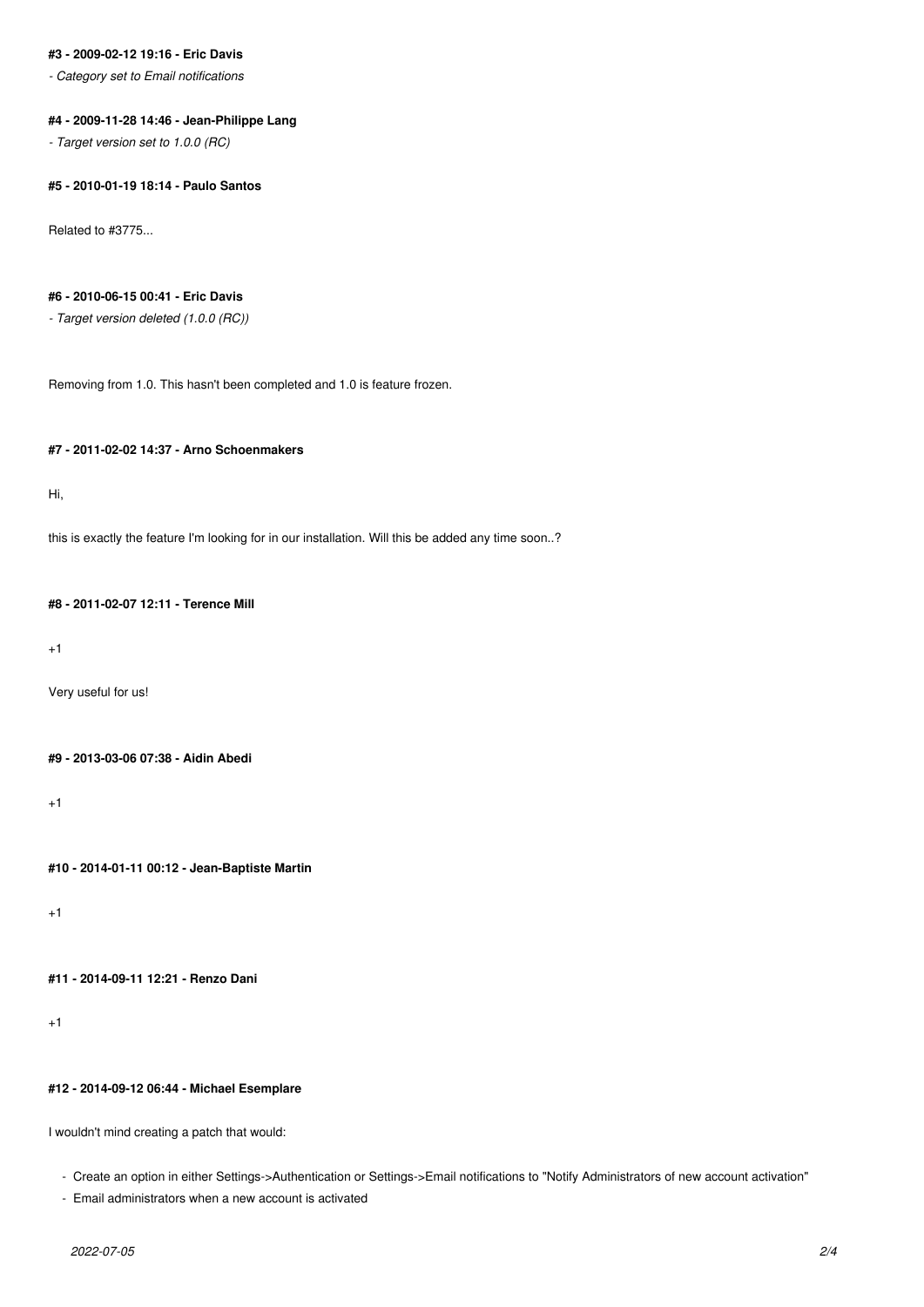be worth emailing other admins of this?

Any comments, suggestions, ideas?

# **#13 - 2014-09-26 16:52 - Renzo Dani**

The proposal is exactly what we are looking for our case.

Better would be if any project manager would receive the notification. In our case the manager is the one responsible to add user to a project.

#### **#14 - 2015-06-05 21:18 - Brian Kirkpatrick**

This behavior can be implemented by a plugin after the solution from #1945 is applied. This involves inserting a single line into app/models/user.rb to declare a 'on user create' hook, which can then be referenced by plugin code that, in turn, implements the desired behaviors. In the case of #1945, this means adding users to default projects; in the case of this issue (2722), this means invoking a plugin-specific Mailer class.

More information on implementing a plugin-specific Mailer can be found here: http://stackoverflow.com/questions/10505894/send-email-from-redmine-plugin

Additional useful information on working with Action Mailer in general can be found here: [http://guides.rubyonrails.org/action\\_mailer\\_basics.html](http://stackoverflow.com/questions/10505894/send-email-from-redmine-plugin)

And last, but not least, don't forget to log your hooks for debugging purposes: [Rails.logger.info\("New user stuff going down"\)](http://guides.rubyonrails.org/action_mailer_basics.html)

### **#15 - 2015-07-05 06:06 - Toshi MARUYAMA**

*- Related to Feature #1945: Automatically add user to project added*

#### **#16 - 2019-09-26 02:41 - Go MAEDA**

*- Related to Patch #32142: Send notification when a user is created via LDAP on-the-fly user creation added*

#### **#17 - 2019-10-25 07:26 - Yuichi HARADA**

- *File add\_checkbox\_for\_send\_notification.png added*
- *File notification\_mail\_when\_user\_account\_activated.png added*
- *File 2722\_new\_user\_notification.patch added*

When Self-registration ("Administration" > "Settings" > "Authentication") is "account activation by email" or "automatic account activation", send account activate notification to admins can be turned on/off.

add\_checkbox\_for\_send\_notification.png

If "Send notification to admins when activated" is checked, a notification will be sent to the administrators when a self-registered user account is activated.

notification\_mail\_when\_user\_account\_activated.png

I attached a patch.